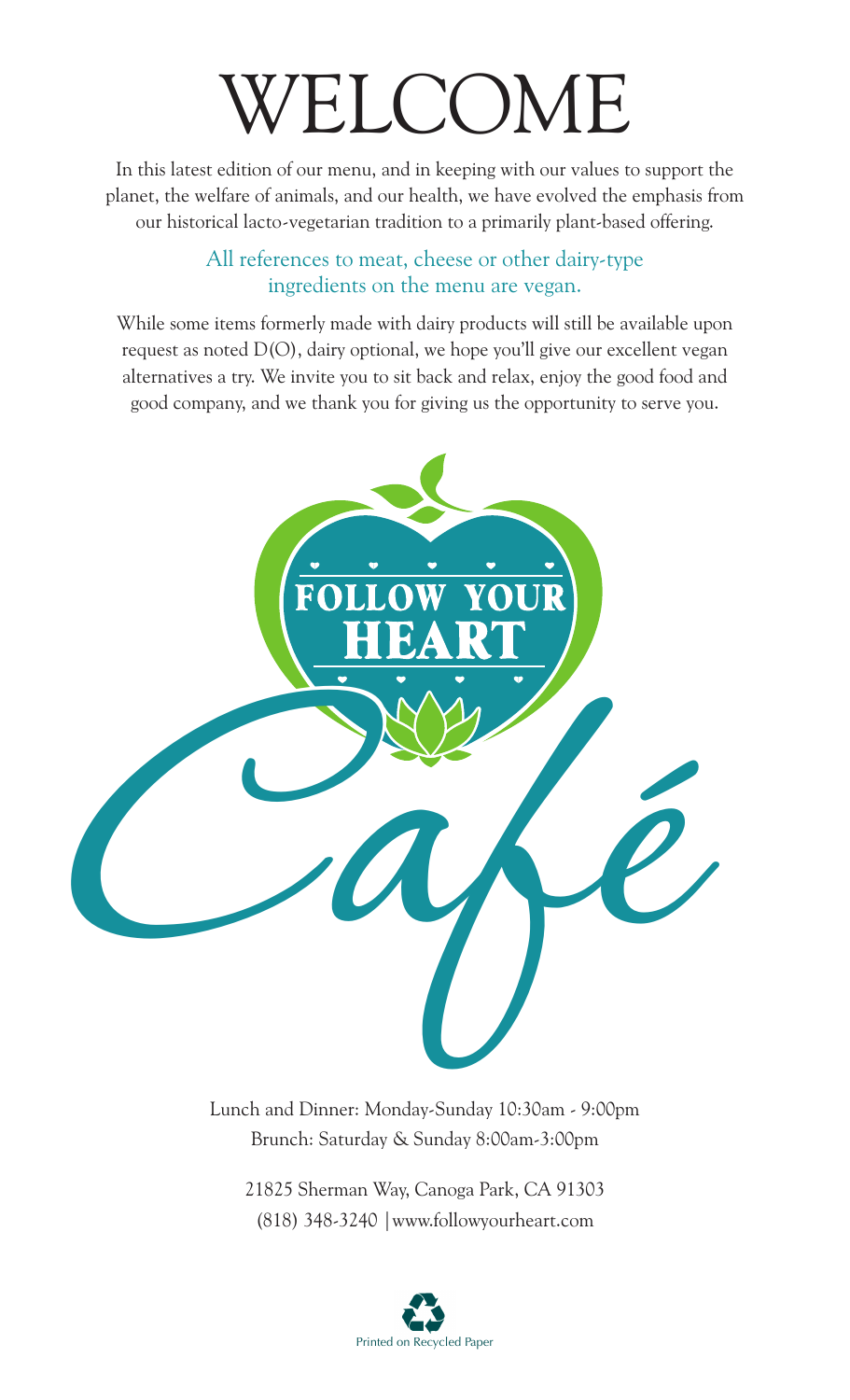V | Vegan D(O) | Dairy Optional GF | Gluten Free GF(O) | Gluten Free Optional N | Contains Nuts C | Contains Coconut

◊Cheeses On the Seasonal Cheese Plate May be from Various Brands

# **APPETIZERS**

### **SEASONAL CHEESE PLATE◊ V | GF(O) | N | \$13.95**

Three Artisanal Cheeses, Served with Crackers, Marcona Almonds, Cornichons, and Fruit Preserves.

Changes Seasonally.

### **NACHOS V | GF(O) | N | \$13.95**

Organically-Grown Stone Ground Corn Tortilla Chips with Spicy Chipotle Cashew Cream, Organic Black Beans, Guacamole, Sour Cream, Green Onions, Black Olives and Fresh Salsa.

# **TAMALE PLATE V | GF**

**2 for \$10.95 | 1 for \$6.50** Tender Corn Masa Tamales Smothered in Homemade Chili Verde Salsa or Rojo Sauce, Topped with Fresh Cilantro.

### **GRILLED VEGGIE QUESADILLA V | GF(O)| C \$13.95**

Freshly Grilled Vegetables, Mild Green Chilies, and Fiesta Blend Cheese in Your Choice of a Whole Wheat Flour Tortilla or Organically-Grown Stone Ground Corn Tortillas. Served with Fresh Salsa, Guacamole and Sour Cream.

#### **MEDITERRANEAN PLATE V | \$13.95**

Fresh Hummus, Made of Ground Garbanzo Beans, Sesame Tahini, Olive Oil, Onion, Garlic, Lemon Juice and Cayenne Pepper. Served with Tabbouleh, Falafel, Cucumber, Red Onion, Tomato, Cabbage and Warm Pita Bread.

### **MAC N' CHEESE V | N | \$8.50**

Elbow Macaroni Noodles, Tossed with Cashew Cheese.

# **SOUPS, CHILI & SALADS**

Ask Your Server for the Daily Soups

### **SOUP OR CHILI V | GF(O) Bowl \$7.50 | Cup \$5.50**

Served with a Whole Grain Breadstick. Add Gluten-Free Breadsticks for 35¢ each

### **ORGANIC GARDEN SALAD V | GF**

**Large \$13.95 | Medium \$10.95 |Dinner \$5.50** A Daily Selection of Seasonal Organically-Grown Salad Greens, Shredded Carrots, Red Cabbage, Sprouts and Tomato Wedges. Your Choice of Dressing.

# **GREEK SALAD V | GF**

**Large \$15.50 | Medium \$11.95**

Feta Cheese, Greek Olives, Cucumber, Green Bell Pepper, Red Onion and Tomato Wedges, Served on a Bed of Organically-Grown Salad Greens. Your Choice of Dressing.

### **ITALIAN SALADV|GF|C Large \$15.50 | Medium \$11.95**

A Mix of Marinated Artichoke Hearts, Garbanzo Beans, Red Onion, Black Olives, Tomatoes, Mozzarella Cheese and Pepperoncinis. Served on a Bed of Organically-Grown Salad Greens.

### **ORGANIC BEET SALAD V | GF | N Large \$15.95 | Medium \$11.95**

A Succulent Mixture of Sliced Organic Beets and Sweet Candied Pecans Tossed in a Light Lemon Balsamic Dressing. Served on a Bed of Organic Baby Greens.

**HOMEMADE CORN BREAD V | \$5.50**

Made with Organic Corn Meal, Served with Butter.

### **CAESAR SALAD V | GF(O) Large \$15.95 | Medium \$11.95**

A Vegan Version of this Classic Salad with Organically-Grown Romaine Lettuce, Tomatoes, Artichoke Hearts, Croutons and Shaved Parmesan Cheese. Tossed with Caesar Dressing. Served with Garlic Bread.

### **SPINACH SALAD V | GF | N Large \$15.95 | Medium \$11.95**

Fresh Organic Spinach, Mushrooms, Red Onion, Apples, Tomatoes, Candied Pecans and Dried Cranberries. Tossed in our Homemade Balsamic Vinaigrette.

### **ORGANIC KALE SALAD V | GF | N Large \$16.50 | Medium \$12.50**

Crunchy Organic Kale with Organic Carrots, Tomato, Baby Bok Choy, Avocado, and Whole Raw Cashews. Tossed with Homemade Italian Dressing and Served with Cottage-Style Tofu.

### **FRESH FRUIT PLATE V | GF Large \$15.50 | Medium \$11.95**

A Seasonal Selection of Fresh Fruit, Served with Yogurt or Cottage-Style Tofu.

DRESSINGS: Balsamic Vinaigrette| Tofu Tahini Dill | Ranch Bleu Cheese | Honey Mustard | Italian | Organic Caesar | Thousand Island

# **STUFFED POTATOES**

**ORIGINAL POTATO V | GF | C | \$11.95**  Marinated and Sautéed Whole Mushrooms, Mozzarella

Cheese, Butter, Sour Cream and Green Onions.

**BROCCOLI AND CHEESE POTATO V | GF |\$11.95**

Freshly Steamed Broccoli, Butter, Cheddar Cheese and Tomato.

### **MEXICAN POTATO V | GF | C | \$11.95**

Avocado, Salsa, Black Olives, Cheddar Cheese, Butter and Sour Cream.

**CHILI POTATO V | C | \$11.95** Homemade Chili with Cheddar Cheese, Sour Cream and Chives.

**KALE SWEET POTATO V | GF | \$11.95** Organic Baked Sweet Potato Topped with Fresh Sautéed Organic Kale and Avocado.

# **SOUTHWEST SWEET POTATO V | GF | N | \$11.95**

Organic Baked Sweet Potato Topped with Spicy Chipotle Cashew Cream, Organic Black Beans, and Avocado.

*Allergen Warning: In our kitchen, we use soy, wheat, dairy, peanuts, and tree nuts. While we take steps to prevent cross-contact, we do not have separate equipment for the various allergens and are unable to guarantee that any menu item is completely free of allergens. If you have food allergies, please ask your server for information about specific menu items.*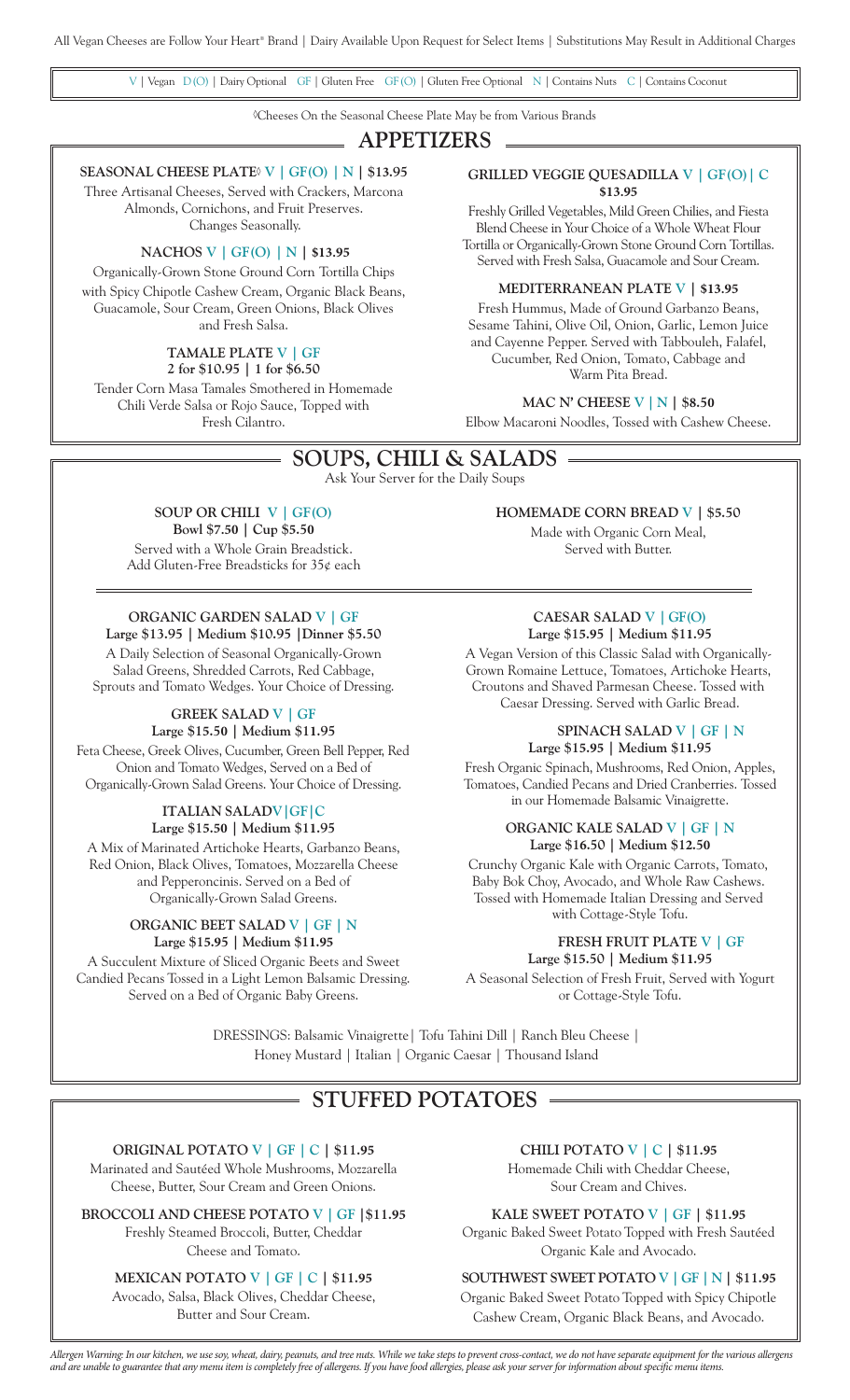V | Vegan D(O) | Dairy Optional GF | Gluten Free GF(O) | Gluten Free Optional N | Contains Nuts C | Contains Coconut

## **A WORD ABOUT OUR WATER**

The water we use for cooking, as well as the drinking water we serve, is all purified by reverse osmosis. Information about the system we use is available in our store office. To conserve water and in compliance with Los Angeles City Law, water is served only upon request.

# **ROTATING SELECTION OF BEER AND WINE PLEASE ASK YOUR SERVER**

|                                                                                                         | <b>COLD BEVERAGES</b>                                                                                                                   |                                                                                                                                         |
|---------------------------------------------------------------------------------------------------------|-----------------------------------------------------------------------------------------------------------------------------------------|-----------------------------------------------------------------------------------------------------------------------------------------|
|                                                                                                         | FRESHLY-MADE ORGANIC SIGNATURE JUICES<br>8oz \$7.50   12oz \$8.95   16oz \$10.50                                                        |                                                                                                                                         |
| <b>GREEN-EYED GIRL</b><br>Spinach, Parsley, Kale, Romaine,<br>Celery, Lemon, and Cucumber.              |                                                                                                                                         | <b>DOWN TO EARTH</b><br>Carrot, Beet, Tomato, Parsley,<br>Lemon, and Ginger.                                                            |
| YELLOW SUBMARINE<br>Coconut Water, Pineapple,<br>Orange, and Lemon.                                     | HERE COMES THE SUN<br>Carrot, Orange, Apple, and Lemon.                                                                                 | <b>SEA OF GREEN</b><br>Kale, Collard Greens, Pineapple,<br>Cucumber, Lemon, and Jalapeño.                                               |
|                                                                                                         | <b>FRESHLY-MADE SMOOTHIES</b>                                                                                                           |                                                                                                                                         |
| TUTTI FRUITI   \$9.50<br>Frozen Bananas, Acaí Nectar,<br>Blueberries, Strawberries,<br>and Raspberries. | <b>BUILD YOUR OWN   \$9.50</b><br>Frozen Bananas with Your Choice of<br>Bottled Juice and One Fresh Fruit.<br>50¢ per Additional Add-On | <b>GREEN GORILLA   \$9.50</b><br>Frozen Bananas, Orange Juice,<br>Pineapple, Cucumber, and Spinach.                                     |
| <b>SPARKLING WATER   \$2.95</b>                                                                         | ORGANIC FRESH-PRESSED JUICES                                                                                                            | <b>WHEAT GRASS SHOTS</b>                                                                                                                |
| FRESH COCONUT   \$7.95                                                                                  | Try One or Mix & Match<br>8oz \$7.50   12oz \$8.95   16oz \$10.50                                                                       | 1oz \$3.50   2oz \$4.50                                                                                                                 |
| <b>ICED TEAS   \$3.95</b><br>Wild Berry Zinger*,<br>Red Zinger Tea*,                                    | Carrot, Apple, Celery,<br>Beet, and Cucumber.<br>Add Ginger for $75¢$                                                                   | <b>SHAKES V   D(O)   \$9.50</b><br>Peanut Butter, Fresh Banana, Fresh Date,<br>Carob, Chocolate, Chocolate Mint,<br>Coffee, Mocha, High |
| Organic Black Tea (Unsweetened)<br>SPARKLING COLA   \$3.50                                              | <b>BOTTLED JUICES</b><br>Try One or Mix & Match                                                                                         | Protein (N), or Fresh Strawberry.<br>Combine Flavors 50¢ each                                                                           |
| ROOT BEER   \$3.50                                                                                      | 8oz \$3.25   12oz \$4.25<br>Apple, Orange, Grapefruit,                                                                                  | SOY, ALMOND (N), or                                                                                                                     |

**ROOT BEER FLOAT | \$6.95**

**ICED COFFEE | \$4.50**

**LOOSE LEAF TEA | \$3.95** Coconut Chai, Decaf Chai\*, Yerba Mat*é.*

**BAGGED ORGANIC TEA | \$3.50** Breakfast Blend, Earl Grey, Jasmine Green, Rooibos\*.

Apple, Orange, Grapefruit, Acaí Nectar, Lemonade, or Cranberry-Nectar.

**RICE MILK 8oz \$2.50 | 12oz \$3.50**

\*Caffeine Free

# **HOT BEVERAGES**

**COFFEE | \$4.50** Organic Decaf Blend\*, Organic House, Organic French Roast.

> **CACOCO | \$4.95** Drinking Chocolate

### **CELESTIAL**

**SEASONINGS TEA | \$3.50** Morning Thunder, Chamomile\*, Peppermint\*, Wild Berry Zinger\*, Red Zinger\*.

\*Caffeine Free

# **DESSERTS**

**HOUSEBAKED CAKES AND PIES** Ask for our Daily Selections and Specials **CHOCOLATE MOUSSE V |GF | \$6.50**

*Allergen Warning: In our kitchen, we use soy, wheat, dairy, peanuts, and tree nuts. While we take steps to prevent cross-contact, we do not have separate equipment for the various allergens and are unable to guarantee that any menu item is completely free of allergens. If you have food allergies, please ask your server for information about specific menu items.*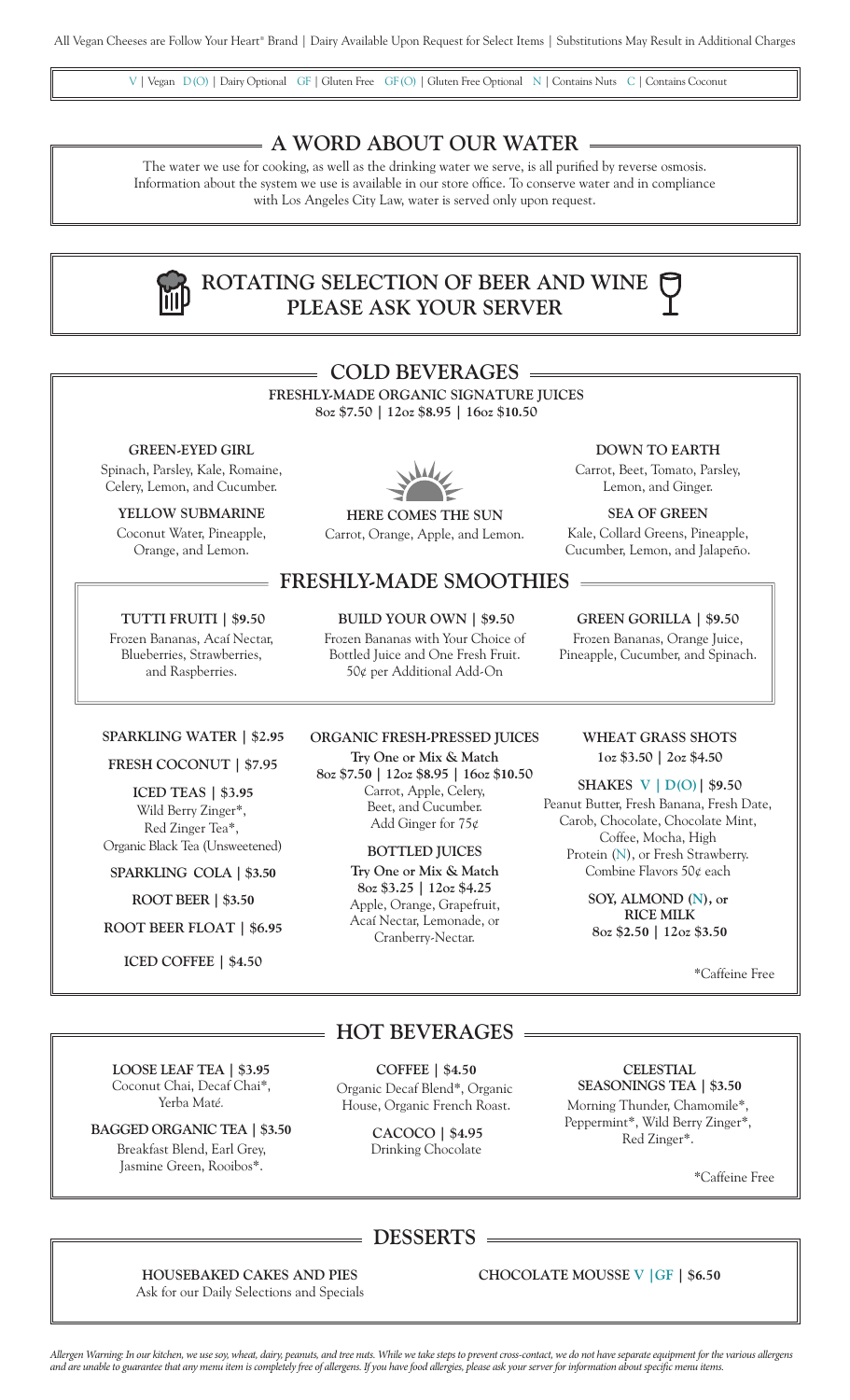V | Vegan D(O) | Dairy Optional GF | Gluten Free GF(O) | Gluten Free Optional N | Contains Nuts C | Contains Coconut

# **BURGERS & SANDWICHES**

All Burgers and Sandwiches are served with Organic Carrot Slices | Add Gluten-Free Bread for \$1.00 Add Organic Fries for \$2.95 or Sweet Potato Fries for \$3.95

# **FOLLOW YOUR HEART BURGER V | D(O) | C**

**\$13.95** 

Beyond Burger Patty with Cheddar Cheese, Lettuce, Tomato, Onion, Pickles, Vegenaise and Thousand Island Dressing, on a Toasted Whole Wheat Bun.

### **MULTI-GRAIN MUSHROOM BURGER V |D(O) | C \$14.25**

A Grilled Patty Made from Brown Rice, Wheat Berries, Barley, Lentils, Mushrooms and Herbs. Served on a Whole Wheat Bun with Grilled Onion, Cheddar Cheese, Tomato, Lettuce and Vegenaise.

**ORGANIC TOFU BANH MI V | \$13.95**

Savory Tofu Topped with Pickled Vegetables, Jalapeños, Fresh Herbs and Sriracha Vegenaise on a French Baguette.

### **LORENZO'S TOFU EGGWICH V | \$12.95**

Scrambled Tofu Patty, Pastrami Wheatmeat, Grilled Tomato, Avocado and Vegenaise on a Homemade English Muffin. Served with French Fries or Fresh Fruit.

### **LOVE PLATE**

A Tradition at Follow Your Heart Since 1971. Half Sandwich, a Cup of Soup or Dinner Salad, and Your Choice of Coffee, Hot or Iced Tea, or Small Bottled Juice.

### **NUTBURGER V | D(O) | N | C \$13.95 | Half \$9.50 | Love Plate \$15.95**

A Nut and Vegetable Patty on a Toasted Whole Wheat Bun, with Provolone Cheese, and Topped with Sprouts, Tomato, Pickles, Vegenaise, and our Special Sauce.

### **MELTED CHEESE V | GF(O) | D(O) | C \$13.50 | Half \$9.50 | Love Plate \$15.50**

Provolone Cheese, Oven-Baked on Whole Wheat Bread with Tomato, Avocado, Sprouts and Vegenaise. Try it with Onions and Bacon Bits 75¢

### **NUTBURGER SUPREME V | D(O) | N | C \$14.50 | Half \$9.95 | Love Plate \$16.50**

A Nut and Vegetable Patty on a Toasted Whole Wheat Bun, with Lettuce (No Sprouts), Provolone Cheese, Tomato, Mushrooms, Onion, Sauerkraut, Vegenaise, Carrot Shreds and our Special Sauce.

# **MEATBALL SUB V | D(O)**

**\$14.50 | Half \$9.95 | Love Plate \$16.50** Italian Meatballs Smothered in a Hearty Marinara Sauce, Topped with Roasted Green Bell Peppers and Melted Pizzeria Blend Cheese. Served on a Toasted Multi-Grain Sub Roll.

### **CLUB SANDWICH V**

**\$14.50 | Half \$9.95 | Love Plate \$16.50** The Classic Triple Decker on Toasted Whole Wheat Bread with Turkey Wheatmeat, Bacon Bits, Lettuce, Tomato, Thousand Island Dressing, and Vegenaise. Add Cheese or Avocado for \$2.00

# **REUBEN V | D(O) | C**

**\$16.50 | Half \$11.95 | Love Plate \$17.50** Pastrami Wheatmeat, Provolone Cheese, Sauerkraut, Mustard, Thousand Island Dressing and Vegenaise on Oven-Baked Rye Bread. Served with a Dill Pickle. Also Available with Cottage-Style Tofu in place of Cheese.

### **AVOCADO, TOMATO AND SPROUTS V | GF(O)\$11.95 | Half \$9.50 | Love Plate \$15.50**

A Vegetarian Standard in the Follow Your Heart Style, Served on Whole Wheat Bread with Vegenaise.

### **GRILLED CHICKEN SANDWICH V | D(O) | C \$15.95 | Half \$11.50 | Love Plate \$17.50**

Chicken Wheatmeat, Grilled Onions and Provolone Cheese on Toasted Rye Bread, with Lettuce, Tomato, Thousand Island Dressing and Vegenaise.

# **PIZZA**

Personal Size Starts At \$14.25 |Gluten-Free Crust Available for \$1.50

### **STEP 1 | CHOOSE YOUR SAUCE** Marinara | Pesto (N) | Creamy Yeast Sauce

**STEP 2| CHOOSE YOUR CHEESE** Follow Your Heart Pizzeria Blend | Dairy Mozzarella

**STEP 3 | CHOOSE YOUR TOPPINGS | Up to 3**  Artichoke Hearts, Fresh Basil, Fresh Garlic, Green Bell Pepper, Red Onion, Black Olives, Fresh Spinach, Roasted Red Pepper, Mushroom, Fresh Tomato

> Premium Toppings Add 75¢ Pesto (N), Pepperoni, Italian Sausage

Add \$1.50 for each additional Topping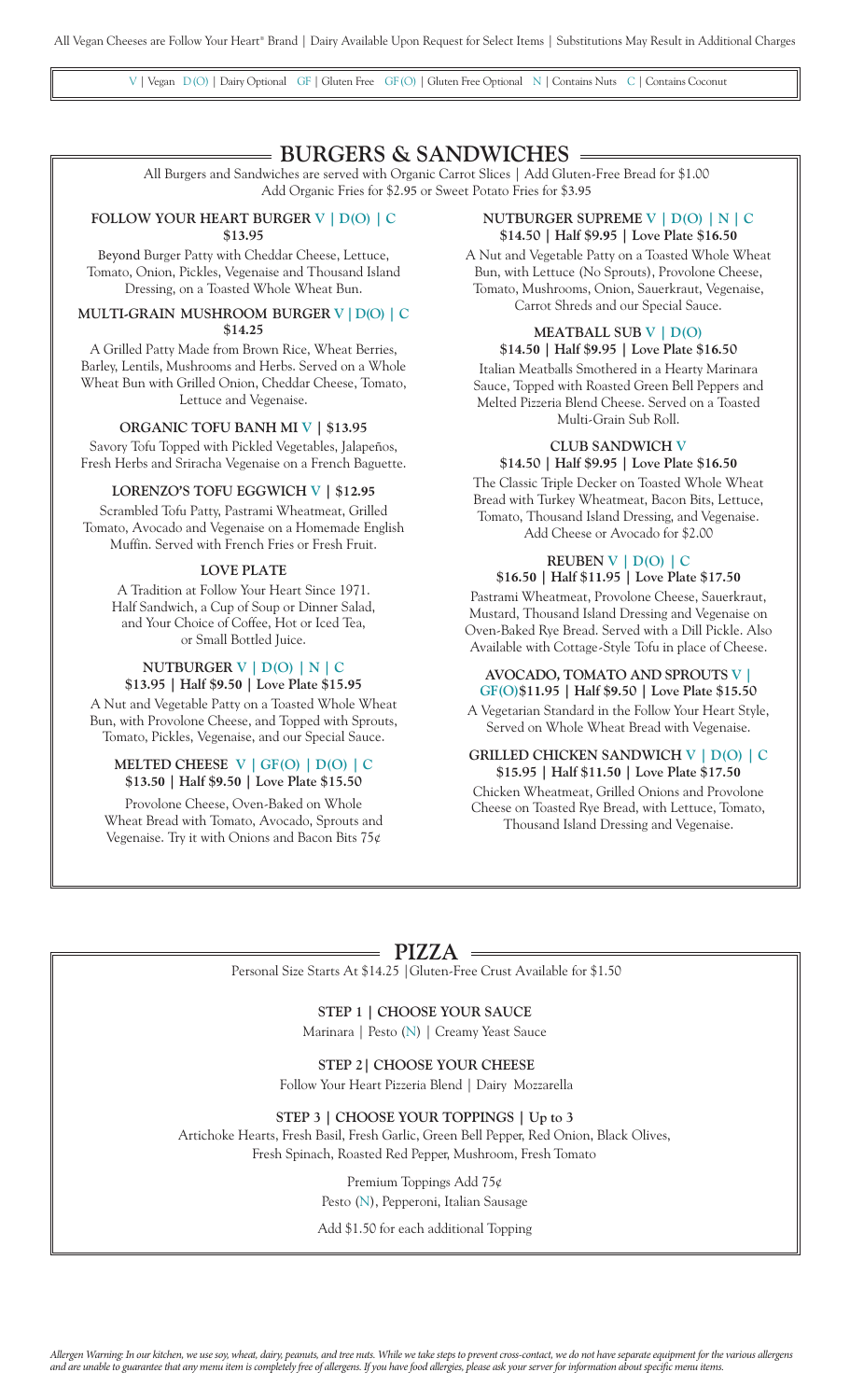V | Vegan D(O) | Dairy Optional GF | Gluten Free GF(O) | Gluten Free Optional N | Contains Nuts C | Contains Coconut

# **ENTRÉES**

Add a Cup of Soup or Dinner Salad for \$3.95

### **SPANAKOPITA V | \$16.95**

A Mix of Seasoned Spinach and Kale with Our Cheese Blend, Baked in a Flaky Whole Wheat Filo Pastry. Served with Organic Basmati Rice and Greek Style Salad.

### **SPINACH LASAGNA V | \$16.95**

Lasagna Noodles, Layered with Spinach, Zucchini, Yellow Squash, Marinara Sauce, and Tofu Crumbles, Topped with Our Cheese Blend. Served with Garlic Bread.

### **FETTUCCINE ALFREDO V | N | \$16.95**

Fettuccine Pasta Tossed in Our Creamy Cashew Alfredo Sauce, Topped with Parmesan Cheese and Fresh Parsley. Served with Garlic Bread and Garlic Sautéed Kale.

### **CALIFORNIA TACOS V | GF | \$16.50**

Two Organic Corn Tortillas (Choice of Soft or Hard Shell), Filled with Grilled Organic Tempeh or Organic Braised Tofu. Topped with Tomatoes, Lettuce, Cilantro and Shredded Cheddar Cheese. Served with Organic Black Beans, Organic Spanish Rice, Guacamole, Sour Cream and Salsa.

### **BAJA WISH TACOS V | \$17.50**

Two Organic Corn Tortillas Filled with Breaded Sticks of Tofu, Mango Salsa, and Chipotle Vegenaise. Topped with Organic Shredded Cabbage, Avocado, and Garnished with Lime. Served with Organic Black Beans and Organic Spanish Rice.

### **ZORRO BURRITO V | \$16.50**

Organic Black Beans, Braised Tofu, Fiesta Blend Cheese, Organic Spanish Rice and Salsa, Wrapped in a Whole Wheat Tortilla, Drizzled with Enchilada Sauce. Served with Guacamole and Sour Cream.

### **SPICY TOFU ENCHILADAS V | GF | \$16.95**

Two Organic Corn Tortillas Filled with Tofu, Tomatoes, Onions, and Cheese. Topped with Spicy Enchilada Sauce and More Cheese. Served with Organic Black Beans, Organic Spanish Rice, Guacamole, Sour Cream, and Salsa.

#### **MAC N' CHEESE V | N | \$16.95**

Elbow Macaroni Noodles, Tossed and Baked with Creamy Cashew Cheese, Topped with Toasted Bread Crumbs. Served with Organic Steamed or Sautéed Greens and Glazed Carrots.

### **CHICKEN POT PIE V | N | \$17.50**

A Baked Savory Pie Filled with a Creamy Stew of Veggies and Chicken within a Flaky Crust. Served with Organic Steamed or Sautéed Greens and a Beet Salad.

### **TANDOORI AND CURRY V | \$16.50**

Tandoori Spiced Chicken and a Savory Tofu Curry. Served with Organic Basmati Rice, a Vegetable Samosa and Mango Chutney.

### **WOK STIR FRY V | GF | \$16.50**

Fresh Organic Vegetables and Organic Tofu or Tempeh, Stir Fried with Garlic, Ginger, Olive Oil and Gluten-Free Tamari. Served with Organic Brown Rice.

### **ORGANIC STEAMED VEGGIES V | GF(O) | \$14.50**

A Daily Selection of Organically-Grown Vegetables Steamed to Order. Served over Organic Brown or Basmati Rice, with Melted Cheese or Mushroom Sauce.

# **SIDES**

Cottage Tofu \$3.50 | Organic Steamed Veggies \$10.95 | Eggless Egg Salad \$3.50 | Garlic Bread \$4.00 | Potato Salad \$3.50 Organic Stone Ground Corn Chips and Salsa \$4.95 | Guacamole \$5.95 | Organic Brown Rice, Basmati Rice, or Spanish Rice: Small \$2.95 or Large \$4.75 | Classic Baked Potato \$5.95 | Organic Sweet Potato \$6.95 | Sour Cream \$1.25

# **FOLLOW YOUR HEART HISTORY**

Follow Your Heart began in 1970 as a seven-seat, vegetarian food bar just two blocks from our current location. It consisted only of the curved counter (still in use today), then tucked into a corner of Johnny Weissmuller's American Natural Foods. Originator, Michael Besançon, was joined by Bob Goldberg, Spencer Windbiel and Paul Lewin whose collective efforts met with rapid success. In three years, the bar's popularity led to acquisition of the store which was then renamed Follow Your Heart, embodying the spirit and idealism of the four, young entrepreneurs.

Fifty years later, Follow Your Heart has grown from its humble beginnings into an internationally recognized brand of food products including Vegenaise®, our vegan mayo, and a broad range of dairy alternatives. The store continues to serve the local community as well as visitors from around the world who come to enjoy the good food and the good vibes. Peace.



From Left to Right: Bob, Spencer, Michael and Paul